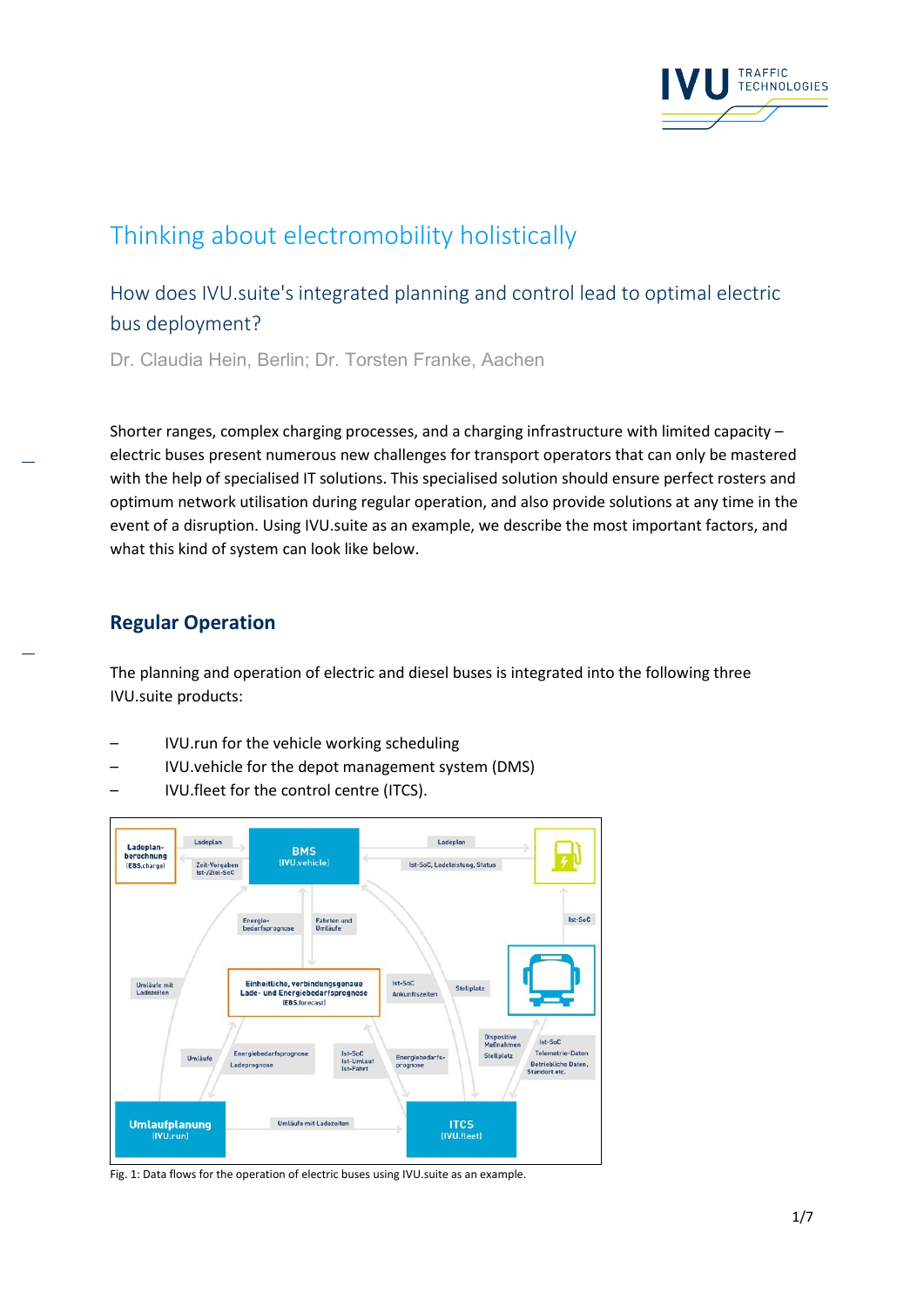

The IVU solutions integrate seamlessly with the products EBS.forecast and EBS.charge, developed by the company ebus solutions (a joint venture between IVU and ebus- plan) in close collaboration with IVU. This means that the prognosis data for e-buses comes from a single source at every step in the process, and is consistent – from the planning to the dispatch and operation. This consistency is important so that, for example, range forecasts have a common basis. In this way, you can avoid a situation where the depot management system assesses a vehicle working as drivable for a certain battery capacity, but this then directly generates a warning in the ITCS.

#### **About the author**

**Dr. Claudia Hein (39)** has a a doctorate in mathematics and has been working in product and project management for IT solutions for ten years. She has been working at IVU AG since 2015, where she was initially responsible for product implementationfor international bus and rail customers. She later took over the vehicle-based product management for IVU's planning and dispatch solutions. As part of this, she takes care of electric bus topics across different products.

# **About the author**

**Dr. Torsten Franke** holds a doctorate in physics and has been working at IVU in Aachen since 2005, initially as a systems engineer and later as a project manager on national and international projects. Since 2010 he has been working in product management at IVU, where he was initially supervised for research projects and trade fair and sales systems. Among other things, he co-developed the IBIS-IP standard in 2014 and has made a name for himself as as an expert on ITxPT topics. Since then, he has taken on the responsibility of overall management of IVU's transport operation products.

EBS.charge and EBS.forecast are based on innovative modelling approaches and reliably provide the basis for operational decisions. EBS.forecast calculates prognoses for energy demand, charging behaviour, and battery capacity. In addition to the vehicles' technical properties, EBS.forecast takes all important influencing factors such as weather, route topology, and passenger load into account. Based on recorded consumption and charging data, the prognosis is readjusted with the help of selflearning algorithms and can also factor in battery aging, for example. EBS.charge generates charging schedules that allow for charging infrastructure restrictions. These could include the power limits of the power supply infrastructure, the charging devices' performance, and the current load on the power grid. In addition, the software accounts for takes time restrictions, such as locking periods. Each charging schedule prioritises the charging process that best charges the vehicle fleet and maximizes operational stability. At the same time, energy costs can be minimised through additional functions such as peak shaving.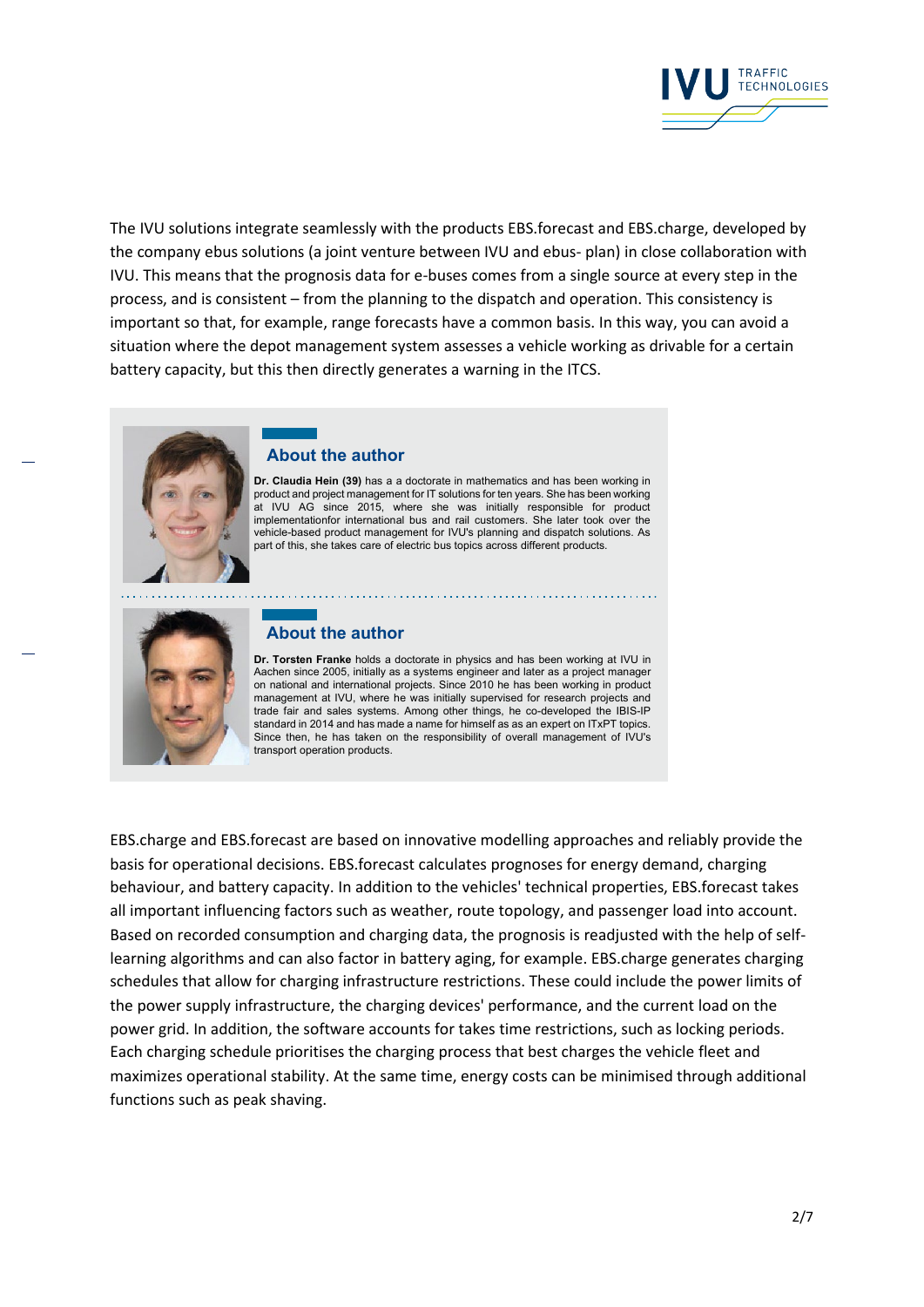

# **Planning in Regular Operations**

In vehicle working scheduling the optimal deployment of electric buses based on their range and energy consumption is key. Potential and required charging processes should always be taken into account. For example, the buses drive to the depot for charging or, if the infrastructure is suitable, then opportunity charging takes place at the relevant final stop points between the trips.

Most transport operators are aiming for a mixed operation of electric and diesel power for a longer period of time. For this reason, IVU.run's e-bus optimisation supports vehicle working scheduling in deciding which trips should be made with which type of fuel. The optimisation solution distributes the trips according to the available buses and predicts potential influences on the range with the help of EBS.forecast. Based on this, it then plans all the necessary charging phases.

# **DMS in Regular Operations**

The depot management system has the task of optimally assigning all vehicle workings to the vehicles, taking into account the current vehicle states, such as the State of Charge (SoC) for electric buses. The DMS must manage the parked vehicles so that the activities to be carried out in the depot, such as cleaning or maintenance, can also be completed without any problems.

| $\frac{8.14}{16.52}$<br>$\frac{1.29}{13.46}$<br>ESI<br>$\frac{0.11}{12.6}$<br>Fig<br>8.12<br>18:16<br>69<br>18:26<br>FA<br>泉市<br>19:08<br>ESL<br>19:28<br>$Q_{\rm M}$<br><b>O</b> radiates | Charging <sup>O</sup> Problems <sup>O</sup>                                                                                                        | 40002<br>322<br>1007<br>H<br>Ş<br><b>AS</b><br>a<br>×6<br>ဖ<br>4004<br>Š<br>5005<br>E<br><b>Hele</b><br>4012<br>$1 \ 2 \ 3 \ 4 \ 5 \ 5 \ 6 \ 7 \ 8$                                       | IZII<br>$\overline{\mathbf{E}}$<br>2<br>$\frac{2}{3}$<br>5008<br>333<br>5004<br><b>OBSET</b><br>Ē                                 | $n_{2g} - n_{g}$<br>2222<br>$\frac{2}{3}$<br>2025<br>8.18<br>ā<br>E<br>2024<br>2024<br>2019<br>$9$ $10$ $11$ $12$ $13$ $14$ $15$ $16$                                                 | $\mathcal{Q}_{\mathfrak{p}}$<br>$\rightarrow$ |                                                                                                                                                                                                                                                                                                                                                                                                                                 | $\leftarrow$<br>(4019)      | 个                                          |
|--------------------------------------------------------------------------------------------------------------------------------------------------------------------------------------------|----------------------------------------------------------------------------------------------------------------------------------------------------|-------------------------------------------------------------------------------------------------------------------------------------------------------------------------------------------|-----------------------------------------------------------------------------------------------------------------------------------|---------------------------------------------------------------------------------------------------------------------------------------------------------------------------------------|-----------------------------------------------|---------------------------------------------------------------------------------------------------------------------------------------------------------------------------------------------------------------------------------------------------------------------------------------------------------------------------------------------------------------------------------------------------------------------------------|-----------------------------|--------------------------------------------|
| 224.1<br>писачирывае.                                                                                                                                                                      | $\mathbf{B}$ LP-82a, 2<br>постоянить.                                                                                                              | $\mathbf{B}$                                                                                                                                                                              | $\sum_{\text{min-correctedness}}$                                                                                                 | $\blacksquare$                                                                                                                                                                        | $\mathbf{B}$ LP-82a_6                         | Da LP-82a,7                                                                                                                                                                                                                                                                                                                                                                                                                     | 22.3<br><b>BIREFRISHING</b> | <b>De</b> LP-82a_9<br><b>ISHOPPSPOWPER</b> |
| 25 <sup>Connector 1</sup><br>$\lambda$                                                                                                                                                     | 20 Connector 1                                                                                                                                     | O Los Convection<br>C Comediar 1                                                                                                                                                          | Connector 1<br>٠                                                                                                                  | $23$ Connector 1<br>O Chargeo                                                                                                                                                         | Connector 1<br><b>O</b> Annihe                | Connector 1                                                                                                                                                                                                                                                                                                                                                                                                                     | $\odot$ Connector 1         | Connector 1                                |
| new me<br><b>MATRIX</b><br>$110 - 11$<br>$\frac{15}{100}$<br>tions way four<br>52 op                                                                                                       | $\begin{array}{ccc} 113 & \textrm{Re} & \textrm{Re} & 160 \\ 113 & \textrm{Re} & 10 \\ 208 & 6374 & \textrm{Re} & \textrm{Re} \end{array}$<br>Stop |                                                                                                                                                                                           | Taralar Hac<br><b>Territory</b><br>w<br><br><b>ATA</b> ANY <b>DEM</b><br>53 00                                                    | tehnik.<br><b>Faction</b><br>$\begin{array}{ccc} 112 & \mbox{mm} & 10 \\ \mbox{error} & \mbox{norm} & \mbox{mm} \\ 92.6 & 634 \, \mathrm{V} & 99 \, \mathrm{nm} \end{array}$<br>53.00 |                                               | Þ,                                                                                                                                                                                                                                                                                                                                                                                                                              |                             |                                            |
| LP-82a_10<br><b>CONTRACTOR</b>                                                                                                                                                             | LP-82a_11<br>ß۵<br>(последования).                                                                                                                 |                                                                                                                                                                                           | LP-82a_13<br><b>В</b> дискусудается:                                                                                              | $\mathbf{B}$ LP-82a_14                                                                                                                                                                | LP-82a_15                                     | $\begin{bmatrix}\n\mathbf{D} & \mathbf{L} \mathbf{P}\text{-}\mathbf{B} \mathbf{2} \mathbf{a}_n \mathbf{16} \\ \mathbf{D} & \mathbf{D} \mathbf{C} \mathbf{B} \mathbf{P} \mathbf{D} \mathbf{A} \mathbf{B} \mathbf{P} \mathbf{D} \mathbf{A} \mathbf{P} \mathbf{B} \mathbf{D} \mathbf{A} \mathbf{P} \mathbf{A} \mathbf{D} \mathbf{A} \mathbf{P} \mathbf{A} \mathbf{D} \mathbf{A} \mathbf{P} \mathbf{A} \mathbf{D} \mathbf{A} \math$ | LP-82a_17                   | LP-82a_18                                  |
| Comediar 1                                                                                                                                                                                 | $\odot$ Connector 1                                                                                                                                | $\odot$ Connector 1                                                                                                                                                                       | Connector 1                                                                                                                       | $\odot$ Connector 1                                                                                                                                                                   | Comedor 1                                     | Comediar 1                                                                                                                                                                                                                                                                                                                                                                                                                      | $\bigcirc$ Connector 1      | Comediar 1                                 |
| D LP-82a_19                                                                                                                                                                                | LP-02a_20<br><b>D</b> increasers.                                                                                                                  | LP-82a_21<br><b>B</b> <i>Insternance</i>                                                                                                                                                  | LP-82a_22<br><b>DO</b> <i><b>IDEOPTRAPTED</b></i>                                                                                 | $\mathbf{B}$ LP-82a, 23                                                                                                                                                               | $\mathbf{B}$ $\mathbf{u}$ P-82a_24            | Di LP-82a,25                                                                                                                                                                                                                                                                                                                                                                                                                    | D LP-824,26                 | $\mathbf{D}$ LP-02a_27                     |
| Comediar 1                                                                                                                                                                                 | Connector 1                                                                                                                                        | $\odot$ Connector 1                                                                                                                                                                       | Cometter 1                                                                                                                        | $\odot$ Connector 1                                                                                                                                                                   | Cometter 1                                    | Connector 1                                                                                                                                                                                                                                                                                                                                                                                                                     | $\odot$ Connector 1         | Comediat 1                                 |
| D LP-82a,28                                                                                                                                                                                | <b>D</b> LP-82a,29                                                                                                                                 | $\begin{bmatrix}\n\mathbf{b} & \mathbf{LP-02a\_30} \\ \mathbf{a} & \mathbf{m} & \mathbf{C} & \mathbf{M} & \mathbf{M} \\ \mathbf{m} & \mathbf{M} & \mathbf{M} & \mathbf{M}\n\end{bmatrix}$ | $\sum_{\text{m}} \frac{\text{LPA2a}_n \cdot 31}{\text{m} \cdot \text{LPA} \cdot 100 \cdot \text{LPA} \cdot 100 \cdot \text{LPA}}$ | De LP-824,32                                                                                                                                                                          | De LP-824_33                                  | De LP-82a_34                                                                                                                                                                                                                                                                                                                                                                                                                    | LP-824_35                   | De LP-82a,36                               |

Fig. 2: Parking space view and charging point monitor in IVU.vehicle.

With IVU.vehicle, dispatch managers can automatically assign a parking space to entering buses, and assign the best possible subsequent vehicle working based on the relevant criteria.

Electric buses can be automatically assigned to parking spaces with charging stations. These parking spaces can be displayed directly on a depot entry display screen or on the bus. An automated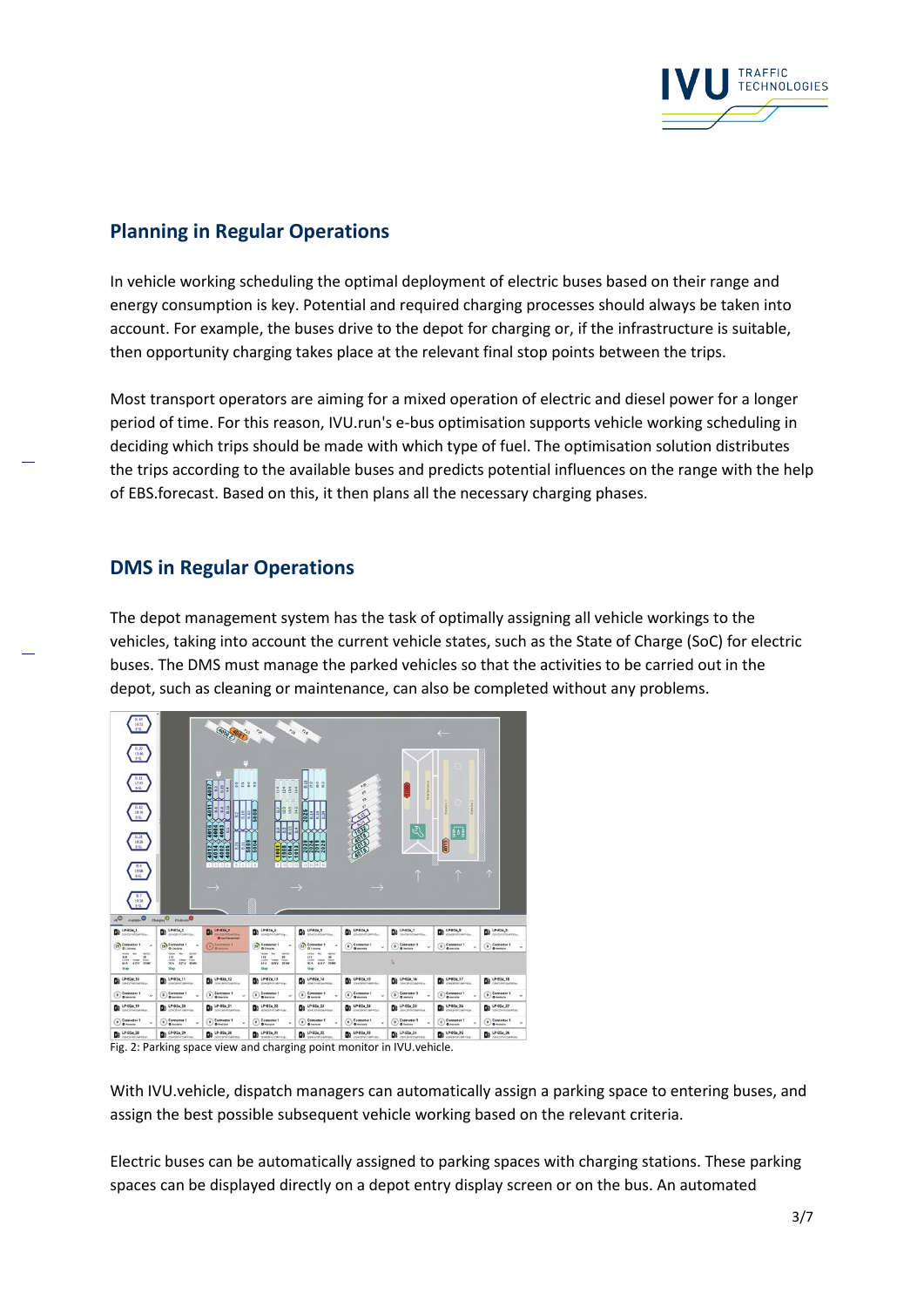

recalculation of the charging schedule controls the charging processes with the integration of EBS.charge, so that all buses are charged to the required SoC until their next exit. The DMS takes the maximum capacity of the charging a bus that arrives late is assigned a higher charging capacity to prepare it for the next exit.

Since this kind of change can also affect buses that are already parked, all buses' requirements are taken into account in the charge schedule calculation, and modified as needed. The charging stations are controlled and monitored via the OCPP interface to ensure smooth integration here as well.

# **ITCS in Regular Operation**

The ITCS not only ensures the operation of the entire fleet, but also guarantees that electric buses are always sufficiently charged for the scheduled vehicle working. Thanks to reliable vehicle working scheduling and flexible charging scheduling, the ITCS rarely has to intervene in regular operations. In addition, there may be increased consumption due to delays, extreme temperatures, or an increased number of passengers, for example.



Fig. 3: Charging prediction: At a glance, a critical state of charge on a vehicle working can be identified.

In order to prevent electric buses' vehicle batteries reaching critical states of charge, it is necessary to monitor the SoC and the remaining range and to warn dispatch managers when certain threshold values are not reached. In addition, it is important to recognise emerging range problems at an early stage in order to have sufficient time for suitable countermeasures (e.g. other sufficiently charged vehicles taking over trips). The vehicle's technical and operational data (e.g. via the IVU.box/ IVU.cockpit on-board computer) must be appropriately linked with the information on the remaining vehicle working, which may have been modified in the dispatch (IVU.fleet), and with the expected energy consumption, taking into account relevant influences (EBS).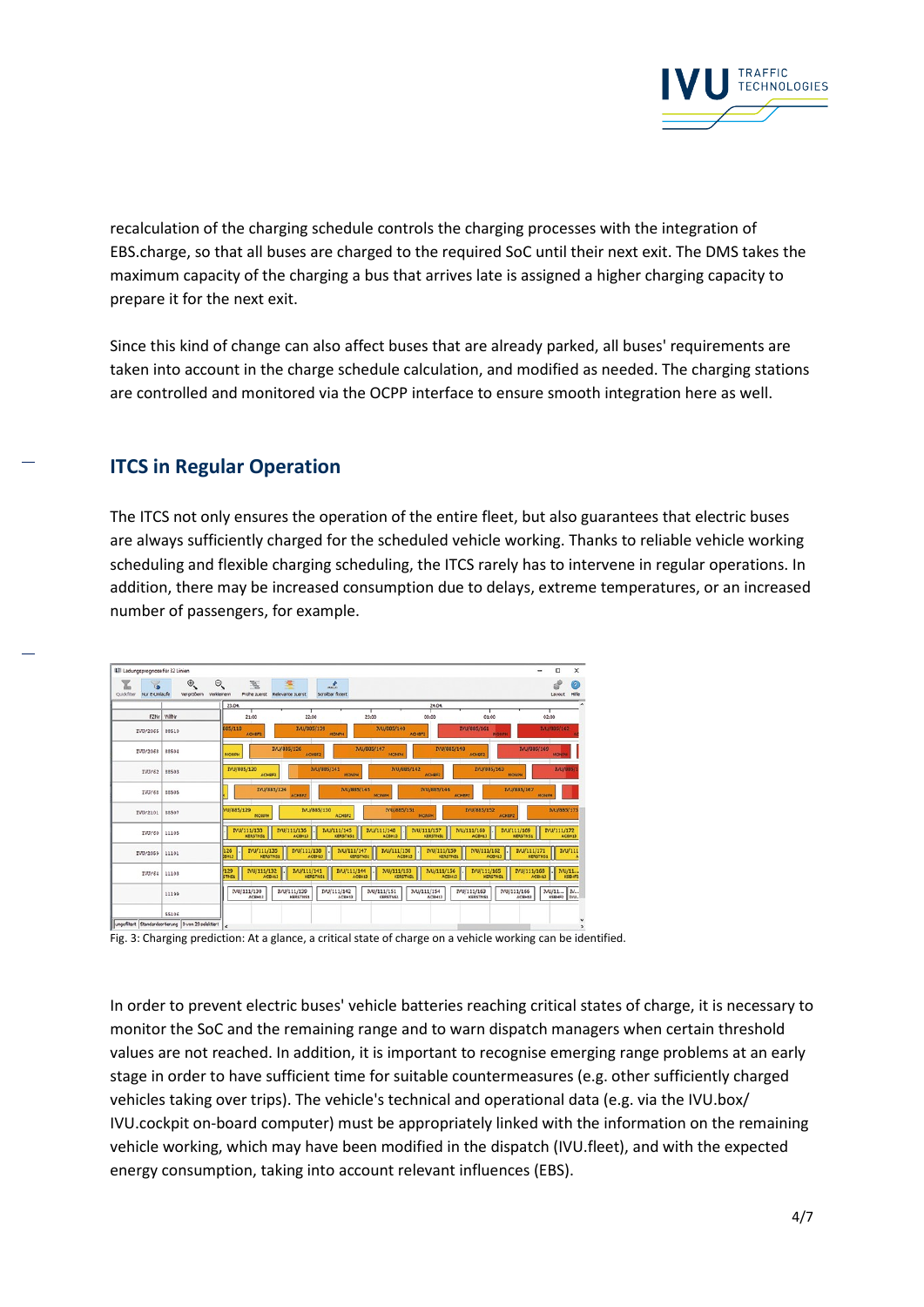

This linkage takes place in the charge (state) prediction (based on vehicle workings) in IVU.fleet. You can see at a glance If and when the charge status on a vehicle working becomes critical: Intelligent sorting functions mean that the vehicle workings that first enter a critical state of charge are always displayed as the top ones.

# **Disruption**

How do the software requirements change in the event of a disruption? For example, let's consider the following scenario: A water pipe is broken on a major road, requiring a detour that takes several minutes. Many buses are affected and have to cover longer distances. It quickly becomes clear that the burst pipe cannot be repaired quickly, but will cause roadworks lasting several weeks.

This use case is already not easily mastered with a conventional fleet of diesel buses. The detour will lead to short-term delays, which may have to be responded to with cancellations or short turnarounds. Personnel must be rescheduled accordingly and passengers informed. If electric buses are also part of the fleet, the challenge is much greater and almost impossible to master without ideal integration of the individual programs.

# **ITCS in the Event of a Disruption**

The travel path modifications for the affected routes, vehicles, and vehicle workings are set up in the ITCS. The drivers and the passengers are automatically informed about the dispatch modifications and potential delays. The state of charge prediction (see above) determines how these modifications affect the predicted state of charge for all remaining vehicle workings. The detour results in additional consumption which, in the case of some vehicle workings, means that the last trips can no longer be made safely. IVU.fleet displays the affected vehicle workings and trips with a long lead time, making it clear where there is an urgent need for action. Where possible, extended charging cycles at opportunity charging points are scheduled in the dispatch. Where necessary, the vehicle workings are also shortened by the affected trips via further dispatch-related measures. These trips are assigned to alternative vehicles. The DMS is informed about the modified arrival times and the expected SoC of the buses in the depot as well as about the necessary deployment of additional vehicles.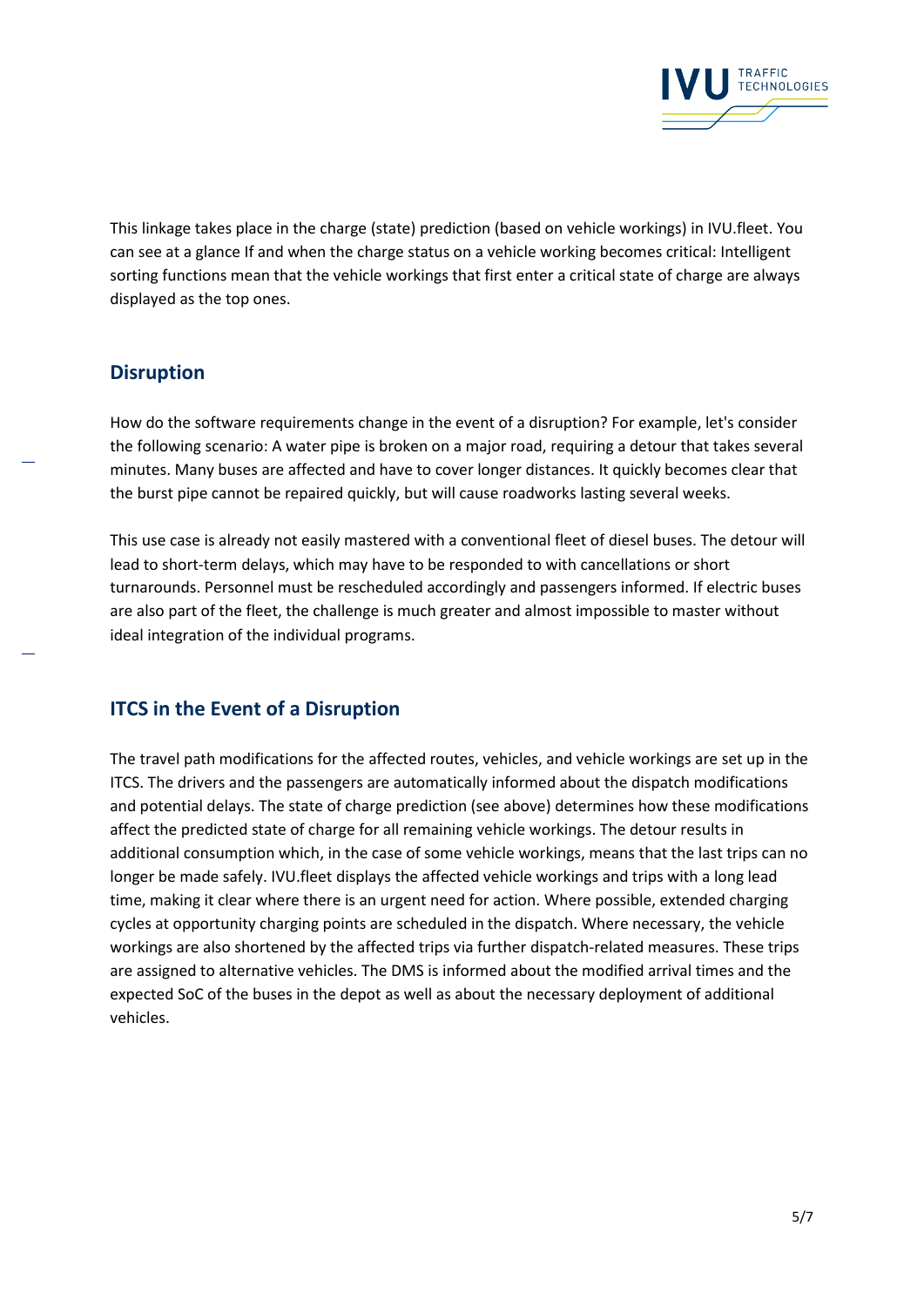

#### **DMS in the event of a Disruption**

At the depot, it is important to quickly find parking spaces for buses that arrive unscheduled – for electric buses with suitable charging infrastructure. IVU.vehicle helps here by automatically calculating a suitable parking space with the entry message and assigning it to the vehicle. This prevents expensive queues (which reduce the valuable charging time) from forming, or parking spaces from being blocked by inconvenient parking. In addition, the DMS automatically searches for suitable following vehicle workings and supplies the charging stations with a new, suitable charging schedule. Thanks to the close integration with IVU.fleet, the BMS also knows about the decreased SoC caused by the detour, making warnings before delays possible in good time. In the process IVU.vehicle ensures that no depot entry or exit blocks arise due to the allocation of the vehicle workings and parking spaces.

#### **Planning for Disruptions**

The vehicle working scheduling can react very flexibly to the new circumstances to be equipped for the duration of the detour. Creating a new route pattern makes it possible to adjust all affected trips efficiently. The e-bus optimisation calculates the optimum new distribution of electric and diesel buses and the charging processes on the basis of these changed trips. This can lead to shortened vehicle workings or to extended or additional charging phases between vehicle workings and trips. Alternatively, electric buses can be used more frequently on trips that are not affected by the detour during the roadworks. The optimisation makes the best choice from the various solution options with minimum manual efforts. The new planning can be transferred to the DMS and ITCS, so that no more short-term modifications due to the roadworks are required in the future.

#### **Conclusion**

Information must be exchanged between the solutions for planning, BMS, and ITCS, both during normal operation and when there are disruptions. Seamless integration is essential for this. A consistent prognosis of the energy consumption and the charging processes should be accessible at all times. Otherwise there are competing statements that complicate the daily work of everyone involved, particularly in the event of a disruption. The prognosis does not just need to be consistent, but also always accurate. Self-learning algorithms can help to automatically update complex prognoses.

Bus fleets will consist of both diesel and electric buses for a number of years. They cannot be observed in isolation, but must be taken into account in the planning, BMS, and ITCS simultaneously. In addition, the special features of electric buses in terms of operational requirements (e.g. range, or assignment of charging stations in the depot) must be given enough attention. The BMS gains